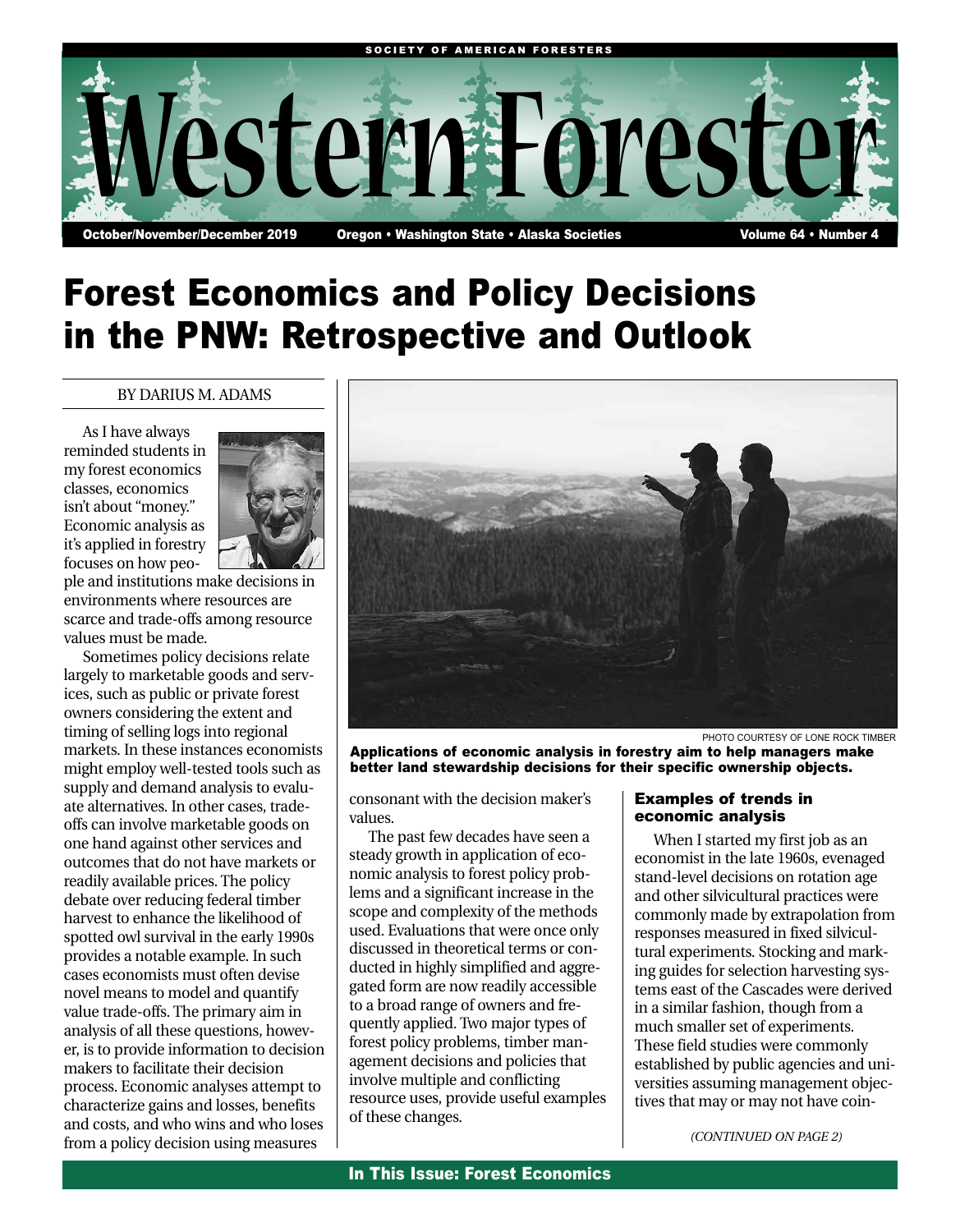### Forest Economics and Policy Decisions in the PNW

*(CONTINUED FROM FRONT PAGE)*

cided with those of any user.

At the forest level, scheduling harvests was commonly limited to estimates of aggregate volumes by period without identifying specific stands or areas and often with highly simplified assumptions about desired future forest structure such as the classic "full regulation." In many cases these approaches were dictated as much by insufficiently detailed inventory data as by lack of analytic methods. And at the regional level, projections of potential future timber supplies were based on crude projections of future yields, simple and highly aggregated inventory, and harvest decision models based largely on assumptions (or artificial targets such as "even-flow") rather than analysis of actual historical decision behavior.

In current practice, silvicultural decisions can be tailored to individual inventory units (stands, etc.) using methods that optimize thinnings and



SOURCE: UPDATED FROM ADAMS, D. M. AND G. S. LATTA. 2007. TIMBER TRENDS ON PRIVATE LANDS IN WESTERN OREGON AND WASHINGTON: A NEW LOOK. WESTERN JOURNAL OF APPLIED FORESTRY 22(1):8-14. Examples of projections of regional private timber harvest in western Oregon and Washington from seven past studies by date of publication with actual historical cut, 1965-2016.

other treatments for the owner's objectives and values. Forest-level scheduling and management decisions can be



## **Western Forester**

Society of American Foresters 4033 S.W. Canyon Rd. • Portland, OR 97221 • 503-224-8046 www.nwoffice.forestry.org/northwest-office/western-forester-archive

Editor: Lori Rasor, rasorl@safnet.org

*Western Forester* is published four times a year by the Oregon, Washington State, and Alaska Societies' SAF Northwest Office

#### State Society Chairs

Oregon: Meghan Tuttle, 971-273-2461, meghan.tuttle@weyerhaeuser.com

Washington State: Jenny Knoth, Ph.D., 360-460-2613, 9twofour@gmail.com

Alaska: John Yarie, CF, 907-474-5650, jayarie@alaska.edu

Northwest SAF Board Members **District 1: Tom Hanson, Forestry and** 

Arboriculture Consultant, ArborInfo LLC, 206-300-9711, tom.hanson@ArborInfo.com; www.ArborInfo.com

**District 2: Mike Cloughesy, Oregon Forest** Resources Institute, 503-329-1014, cloughesy@ofri.org

Please send change of address to: Society of American Foresters, 10100 Laureate Way, Bethesda, MD 20814 membership@safnet.org

Anyone is at liberty to make fair use of the material in this publication. To reprint or make multiple reproductions, permission must be obtained from the editor. Proper notice of copyright and credit to the *Western Forester* must appear on all copies made. Permission is granted to quote from the *Western Forester* if the customary acknowledgement accompanies the quote.

Other than general editing, the articles appearing in this publication have not been peer reviewed for technical accuracy. The individual authors are primarily responsible for the content and opinions expressed herein.

#### Next Issue: Editor's Choice

based on detailed temporal and spatial models that may also be integrated with physical features to allow optimization of infrastructural and logistical decisions as well. Stand actions are often derived from forest harvest schedules to ensure consistency with overarching enterprise goals.

In today's approaches, long-term forest structures are shaped by intertemporal optimization of owner objectives and need not be imposed to facilitate the scheduling method (such as requiring some form of regulation). Even selection harvesting systems can be modeled and optimized in detail, yielding marking guides tailored to an owner's actual stands. And at the regional level, it is now possible to model resource actions at the inventory plot level, track harvest shipments from plots to mills over the transport grid, and estimate potential product output from log harvest by mill. Current capabilities even allow simulation of the development of new products to assess their feasibility and impact on the forest resource and existing industries.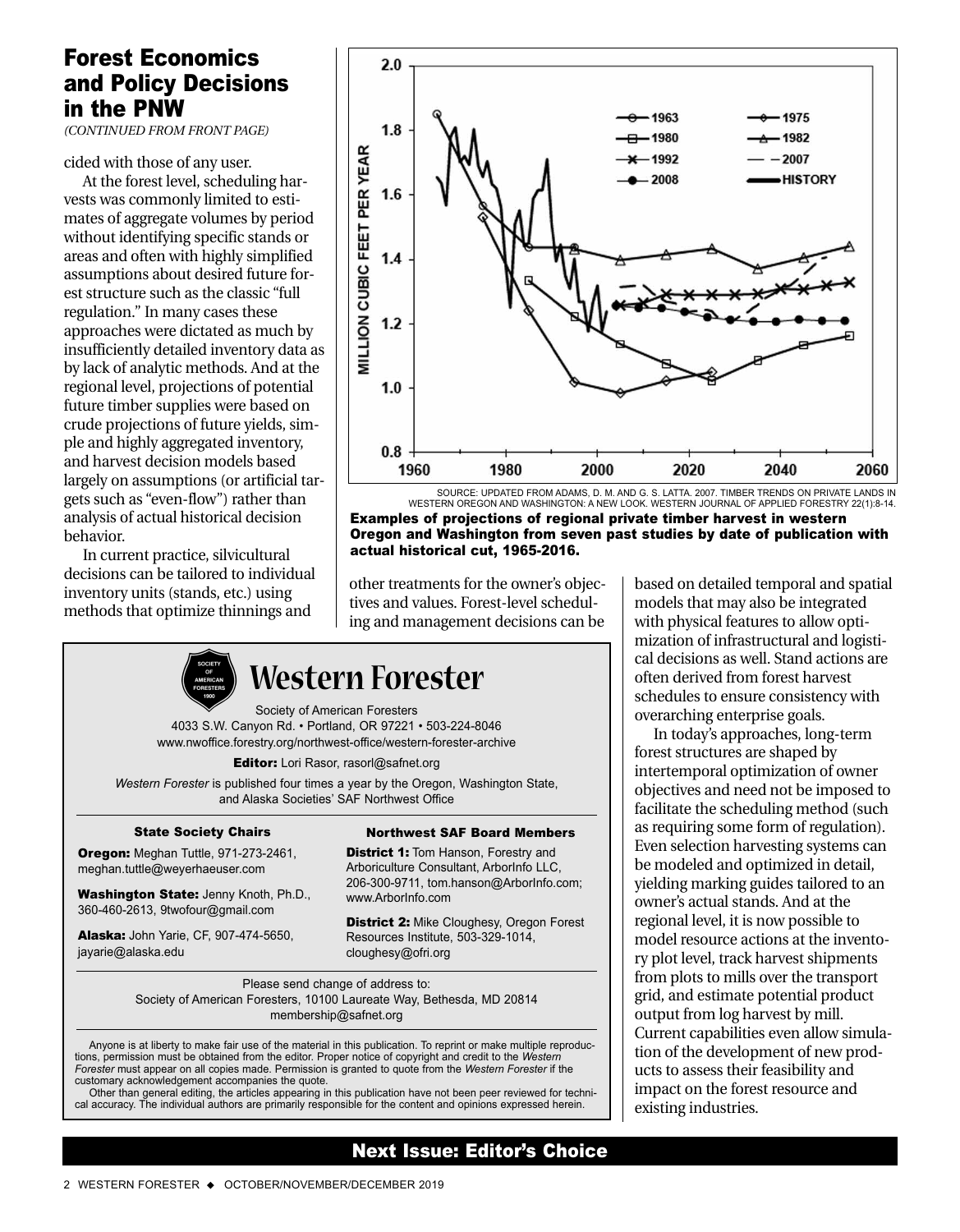Policy decisions involving multiresource trade-offs (e.g., timber, wildlife, types of recreation, visual amenities, water quality, or housing and infrastructural developments) have occasioned major controversies in the Pacific Northwest. Decision analysis is highly complex because of modeling and measurement problems across the various resources and conflicting views about the relative importance of resource values.

Examples include design of wildlife reserve or refuge areas involving limitations on timber harvest and infrastructure, wildlife corridors to allow habitat connectivity with associated exclusion of development or other land use changes, and allocation of reserved lands to alternative types of recreation activities (e.g., motorized or nonmotorized). Past analyses have often taken the form of scenario comparisons in which a limited number of decision options are evaluated across a range of resource value measures. Expert panels have frequently been used to identify alternatives and also to select the "best" option based on personal knowledge of physical trade-offs and subjective weightings of conflicting use values.

In recent years economists and decision analysts have developed methods to aid in the identification of alternatives in these cases. New approaches allow the structuring of alternatives such that land allocations yield the highest output of one set of competing values for a given (restricted) set of competing outputs. These are termed "efficient" alternatives. Selecting among them still requires some subjective weighting of alternative values. But decision makers know that each option yields the greatest output of any specific resource value given the restricted output levels of the others. Indeed, this knowledge alone is often sufficient to identify use allocations that allow expansion in a subset of values with no reduction in others simply by eliminating inefficient management actions.

#### Drivers of past change

The dramatic changes illustrated in the timber management and multi-



SOURCE: ADAPTED FROM IM E, DM ADAMS, GS LATTA. 2010. THE IMPACTS OF CHANGES IN FEDERAL TIMBER HARVEST ON FOREST CARBON SEQUESTRATION IN WESTERN OREGON. CANADIAN JOURNAL OF FOREST RESEARCH 40: 1710-1723.

This graph depicts estimated recent average timber harvest and forest carbon sequestration on all lands in western Oregon (single point) and the simulated trade-off curve between timber harvest and carbon sequestration IF harvest on federal lands was expanded to Northwest Forest Plan volumes. The curve is obtained by optimally constraining private harvest in the region at various levels.



MODELING JOINT PRODUCTION OF WILDLIFE AND TIMBER IN FORESTS. JOURNAL OF ENVIRONMENTAL ECONOMICS AND MANAGEMENT 48(3): 997-1017.

Simulated trade-off between great horned owl population and present value of net future timber harvests on all lands in west-central Oregon Cascades using a 150-year look-ahead period. Trade-offs obtained by optimally constraining timber harvest from all owners at various levels. *(CONTINUED ON NEXT PAGE)*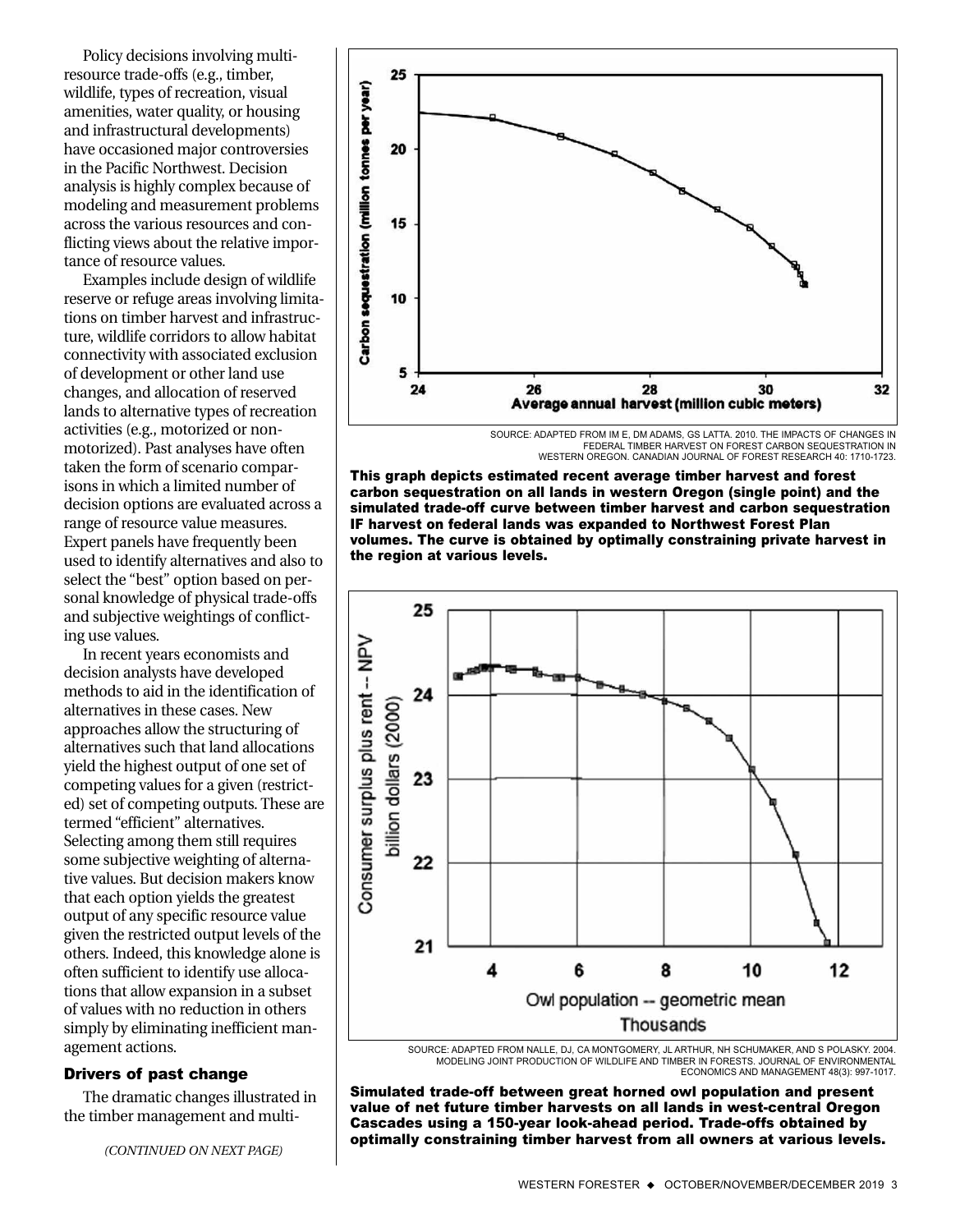resource trade-off examples described above were driven by four major trends. Most important has been the improvement in resource inventory data on all ownerships, particularly use of remeasured plot systems, more plots to reduce sampling error, and more detailed stem and stand measurements. Better inventories allow use of more sophisticated tree growth models calibrated to the owner's specific stands and more detailed estimates of tree and stand qualities for both timber and non-timber values. More plot measurements and the advent of GIS technologies also facilitated the addition of spatial detail to inventories and explicit recognition of locationdependent processes (such as transportation) in economic studies.

Economic analysis of forest policy decisions is wholly dependent on knowledge of the response of natural

systems to management actions. Thus improvements in tree growth and other biophysical models have allowed expansion in the scope and detail of economic studies. For example, movement from earlier age and site-dependent yield tables to individual tree models with explicit inter-tree competition provided a basis for more useful analysis of intermediate stand treatments such as thinning. With more detailed stand and vegetation data supplemented by spatial characteristics, it has also been possible to replace crude habitat suitability indexes with species occurrence, and even species population models in estimating wildlife impacts.

More inventory data, inclusion of the spatial dimension, and better biophysical models have allowed analysts to approach more realistic (i.e., detailed) decision problems with much larger computational burdens.

Steady improvements in computer capacity and speed have made simulation or solution of these problems feasible. Analytical software—such as harvest scheduling programs, linear programming and other optimization codes, and generic system simulation programs—with large solution capacities is now widely available in commercial form. For example, closed form optimization problems entailing millions of activities and hundreds of thousands of constraints are readily accommodated with many commercial programs and can be run on a laptop PC.

Economic theory and modeling have also evolved to permit more flexible approaches to depict the behavior of economic agents in markets and resource use decisions. For example, early studies of markets or timber supply commonly represented private



### www.eforester.org/store